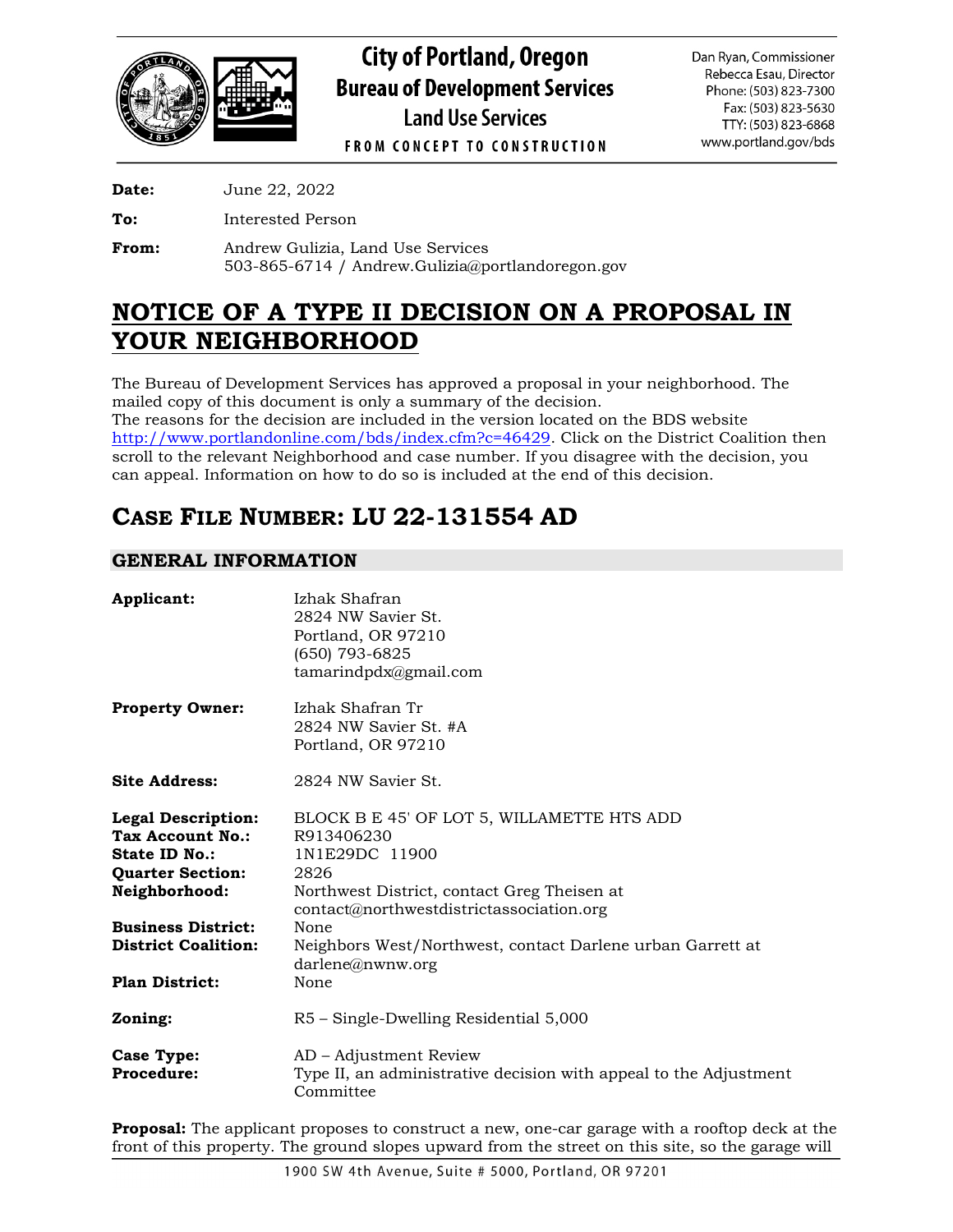be built into the hillside. The applicant requests approval of four Adjustments to Zoning Code requirements for this project:

- To reduce the minimum front building setback for the garage from 10 feet to zero (Zoning Code Section 33.110.220.B)
- To reduce the minimum garage entrance setback from 18 feet to zero (Zoning Code Section 33.110.220.B)
- To reduce the minimum east side building setback for the garage from 5 feet to zero (Zoning Code Section 33.110.220.B)
- To allow the garage to be closer to the street lot line than the living space of the house (Zoning Code Section 33.110.250.D.3)

**Relevant Approval Criteria:** To be approved, this proposal must comply with the Adjustment Review approval criteria in Zoning Code Section 33.805.040.A-F.

## **ANALYSIS**

**Site and Vicinity:** The subject site is 4,500 square feet in area and located on the south side of NW Savier Street, between NW 28th Avenue and NW 29th Avenue. The site is developed with a 2,282-square-foot house that was constructed in 1923. The ground slopes upward from the street toward the house, and the property currently has no driveway or garage. Neighboring properties are also developed with houses, some with garages and some without. A commercial area is two blocks north of the site and Forest Park is two blocks to the west.

**Zoning:** The R5 single-dwelling residential zone is intended to preserve land for housing and to promote housing opportunities for individual households. The development standards work together to promote desirable residential areas by addressing aesthetically pleasing environments, safety, privacy, energy conservation, and recreational opportunities.

**Land Use Review History:** There are no prior land use reviews for this site.

**Agency Review:** A "Notice of Proposal" was sent May 25, 2022 (Exhibit D-2). The following Bureaus responded with no objections to the proposed Adjustments:

- Bureau of Environmental Services (Exhibit E-1);
- Portland Bureau of Transportation (Exhibit E-2);
- Water Bureau (Exhibit E-3);
- Fire Bureau (Exhibit E-4);
- Site Development Section of the Bureau of Development Services (BDS) (Exhibit E-5); and
- Life Safety Review Section of BDS (Exhibit E-6).

**Neighborhood Review:** No written responses to the mailed "Notice of Proposal" were received from either the Neighborhood Association or notified neighbors.

## **ZONING CODE APPROVAL CRITERIA**

#### **33.805.040 Approval Criteria**

Adjustment requests will be approved if the applicant has demonstrated that approval criteria A through F, below, have been met.

**A.** Granting the Adjustment will equally or better meet the purpose of the regulation to be modified; and

**Findings:** Three of the Adjustment requests are to the minimum front, side, and garage entrance setback requirements in Zoning Code Section 33.110.220.B. Zoning Code Section 33.110.220.A states the purposes for these setback requirements: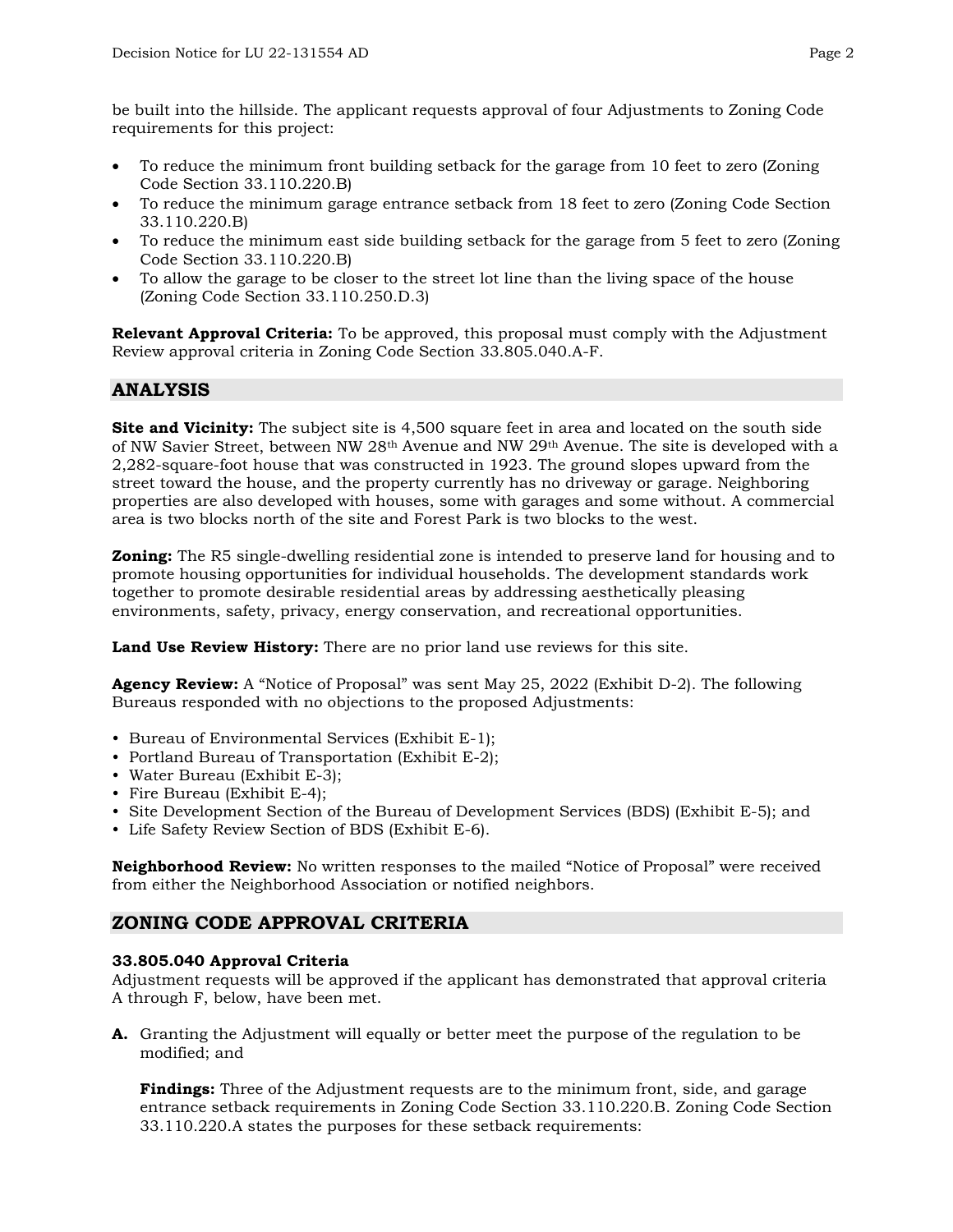*The setback regulations for buildings and garage entrances serve several purposes:*

- *They maintain light, air, separation for fire protection, and access for fire fighting;*
- *They reflect the general building scale and placement of residences in the city's single-dwelling neighborhoods;*
- *They foster a reasonable physical relationship between residences;*
- *They promote options for privacy for neighboring properties;*
- *They require larger front setbacks than side and rear setbacks to promote open, visually pleasing front yards;*
- *They provide adequate flexibility to site a building so that it may be compatible with the neighborhood, fit the topography of the site, allow for required outdoor areas, and allow for architectural diversity; and*
- *They provide room for a car to park in front of a garage door without overhanging the street or sidewalk, and they enhance driver visibility when backing onto the street.*

Staff finds the proposal equally meets the intent of the front, side, and garage entrance setback requirements for the following reasons:

- The new garage will be detached from the house and will be adjacent to a similarly situated garage on the abutting property to the east. The existing physical relationship between neighboring residences will not change, and garages built close to the street into front yard hillsides are common in older residential areas. Nearby properties with such garages include 2884 NW Savier Street, 2864 NW Savier Street, 2848 NW Savier Street, and 2816 NW Savier Street.
- The building area within the front setback and garage entrance setback will be 14 feet wide, which is only 31% of the 45-foot-long front and garage entrance setbacks. The building area within the east side setback area will be 20 feet long, which is only 20% of the 100-foot-long east side setback. A majority of the setback areas will remain open and unobstructed, preserving light, air, and access for fire fighters.
- During the building permit review and inspection process, the structure will be required to meet fire protection requirements in the residential building code. The Fire Bureau and BDS' Life Safety Review Section both reviewed the Adjustment proposal and responded with no objections (Exhibits E-4 and E-6, respectively).
- The structure will be a single story and about 280 square feet, which is a typical building scale for detached garages in single-dwelling residential areas.
- The new garage will not significantly affect the privacy of neighboring houses or yards. Most of the side and rear walls of the structure will not be visible (Exhibit C-2), and the exposed front wall will face a 60-foot-wide street right-of-way rather than an abutting property. The portions of the rooftop deck within the reduced setbacks will overlook the public street and the driveway and garage roof on the abutting property to the east. (Exhibit C-1).
- The open area on the site will remain in compliance with the minimum outdoor area requirement in Zoning Code Section 33.110.240.B-C. While the new garage will reduce the green area of the front yard, the structure will be only 14 feet wide, and most (approximately 69%) of the 45-foot-wide front yard will remain as open area.
- Since the garage entrance will be only 12 feet from the curb and 2 feet from the sidewalk, the Portland Bureau of Transportation (PBOT) found that cars are not likely to park in front of the garage door and obstruct the street or sidewalk (Exhibit E-2). Parking will be inside the new garage, as intended, and drivers will have unobstructed views when backing out onto the street.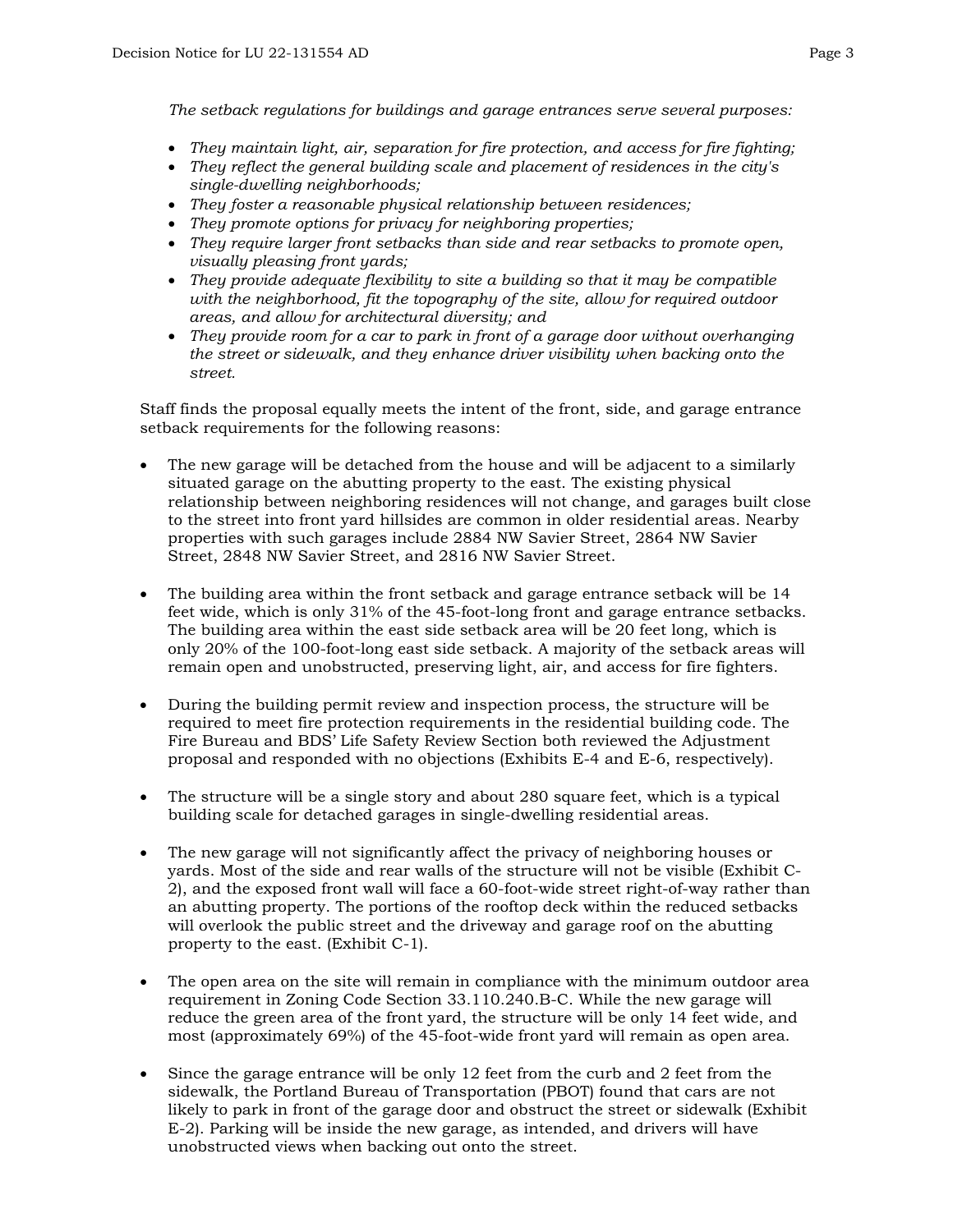The fourth Adjustment request is to the requirement in Zoning Code Section 33.110.250.D.3 prohibiting garages from extending closer to the street than the living space of the house. Zoning Code Section 33.110.250.A states the purposes of the garage requirements:

*These standards:*

- *Together with the window and main entrance standards, ensure that there is a physical and visual connection between the living area of the residence and the street;*
- *Ensure that the location and amount of the living area of the residence, as seen from the street, is more prominent than the garage;*
- *Prevent garages from obscuring the main entrance from the street and ensure that the main entrance for pedestrians, rather than automobiles, is the prominent entrance;*
- *Provide for a more pleasant pedestrian environment by preventing garages and vehicle areas from dominating the views of the neighborhood from the sidewalk; and*
- *Enhance public safety by preventing garages from blocking views of the street from inside the residence.*

Staff finds the proposal equally meets the intent of the garage requirements for the following reasons:

- The new garage will be built into the hillside at the basement level of the house, so existing views between the street and the living area, which will be above the garage, will remain (Exhibit C-2). These views will continue to support public safety and maintain the existing connection between the house and the street.
- The new construction will not obscure the existing front door or covered front porch, and the wide stairs leading to the house will remain a prominent feature of the front yard (Exhibits C-1 and C-2). Therefore, the proposal will maintain the visual prominence of the house over the garage, and the main entrance for pedestrians will remain the most prominent one.
- The garage will be 14 feet wide, which is less than half the street-facing width of the house and narrower than the maximum garage width permitted for this site by Zoning Code Section 33.110.250.C.3.a. The structure will be a single story with a flat roof and will be the same height as the abutting garage to the east (Exhibit C-2). Therefore, although the garage will be close to the street, it will be too small to dominate views of the property.

### Summary

The proposal equally meets the purposes of the regulations to be modified. Criterion A is met.

**B.** If in a residential, CI1, or IR zone, the proposal will not significantly detract from the livability or appearance of the residential area, or if in an OS, C, E, I, or CI2 zone, the proposal will be consistent with the classifications of the adjacent streets and the desired character of the area; and

**Findings:** Since the site is in a residential zone, the Adjustments must not significantly detract from the livability or appearance of the residential area. The surrounding area is developed with single-dwelling houses that were mostly constructed in the early 20th Century. Some neighboring properties which slope upward from the street, including the abutting property to the east, also have garages near the street lot line that are built into the hillside. As discussed above, while the new garage subject to this review will be closer to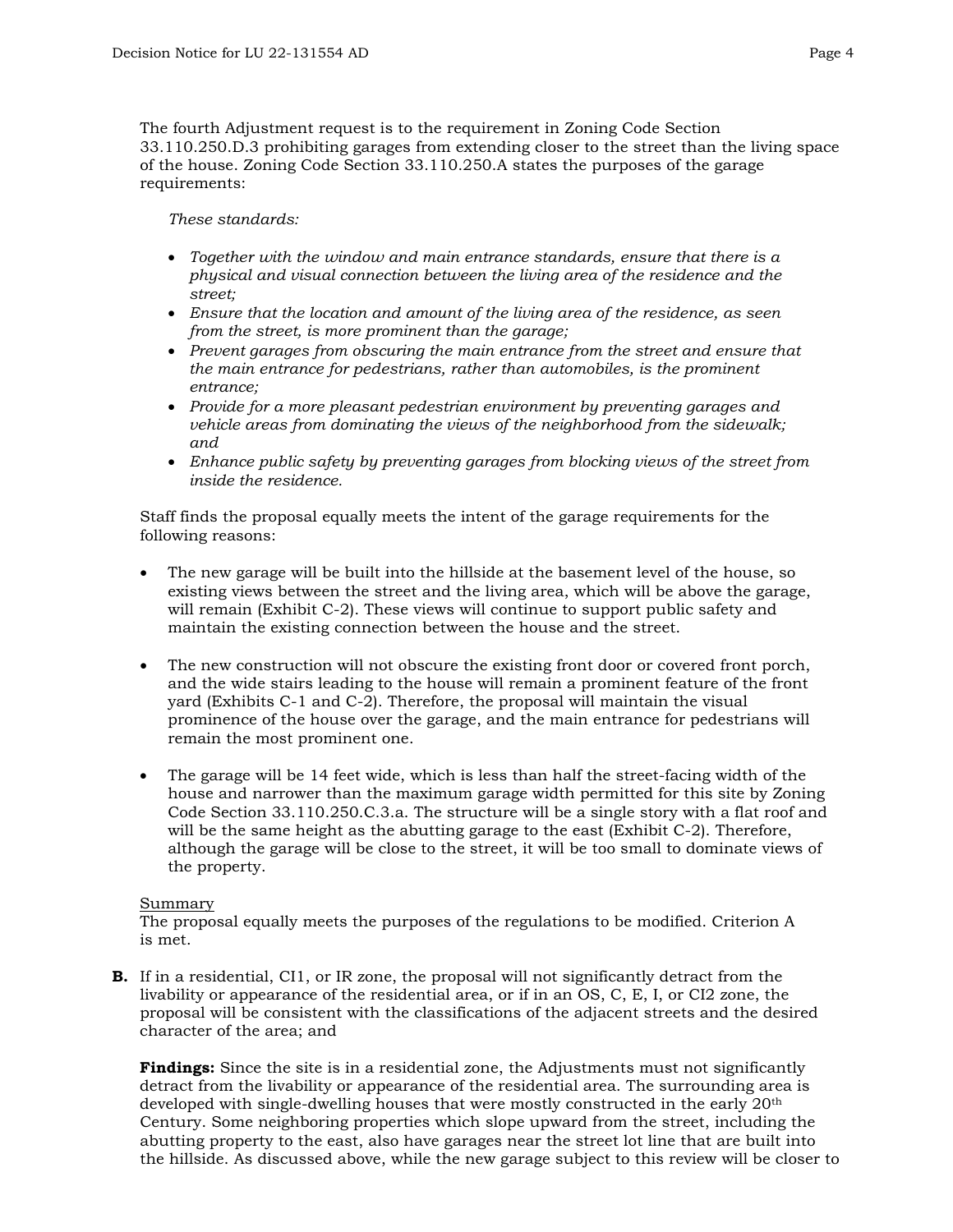the street and the east side lot line than allowed outright, the structure will be relatively small (280 square feet and a single story), and the building scale and the placement in the

hillside will appear compatible with the neighborhood. Most of the property's front yard will remain open, and because of the grade, most of the side and rear walls of the structure will not be visible (Exhibit C-2). The Adjustments will not detract from the privacy of neighboring homes or yards, because the parts of the rooftop deck within the reduced setbacks will overlook the public street and the driveway and garage roof on the abutting property to the east (Exhibit C-1). For these reasons, staff finds the proposal will not significantly detract from the livability or appearance of the residential area. Criterion B is met.

**C.** If more than one Adjustment is being requested, the cumulative effect of the Adjustments results in a project which is still consistent with the overall purpose of the zone; and

**Findings:** The purpose of single-dwelling residential zones such as R5 is described in Zoning Code Section 33.110.010:

*The single-dwelling zones are intended to preserve land for housing and to provide housing opportunities for individual households. The zones implement the comprehensive plan policies and designations for single-dwelling housing and provide options for infill housing that is compatible with the scale of the single-dwelling neighborhood.*

- *A. Use regulations. The use regulations are intended to create, maintain and promote single-dwelling neighborhoods. They allow for some non-household living uses but not to such an extent as to sacrifice the overall image and character of the singledwelling neighborhood.*
- *B. Development standards. The development standards preserve the character of neighborhoods by providing six different zones with different densities and development standards. The development standards work together to promote desirable residential areas by addressing aesthetically pleasing environments, safety, privacy, energy conservation, and recreational opportunities. The site development standards allow for flexibility of development while maintaining compatibility within the City's various neighborhoods. In addition, the regulations provide certainty to property owners, developers, and neighbors about the limits of what is allowed. The development standards are generally written for houses on flat, regularly shaped lots. Other situations are addressed through special regulations or exceptions.*

The property will continue to be used as a residence, as intended for the R5 zone. As discussed in the findings for approval criteria A and B, the proposal will not create safety issues and will not be incompatible with the surrounding residential neighborhood. The Adjustments will not inhibit opportunities for energy conservation or recreation on the subject site or nearby sites, and the proposal will not detract from neighbors' privacy. For all these reasons, staff finds the Adjustments will provide flexibility on a sloping site without unreasonably impacting neighbors. Staff finds the proposal to be consistent with the overall purpose of the R5 zone and that criterion C is therefore met.

**D.** City-designated scenic resources and historic resources in Historic, Conservation and National Register Districts and within the boundaries of Historic, Conservation and National Register Landmarks are preserved; and

**Findings**: City-designated scenic resources are identified on the official zoning maps with a lower case "s," and historic resources are identified either with a dot or as being within the boundaries of a Historic or Conservation district. As there are no scenic resources or historic resources mapped on the subject site, this criterion is not applicable.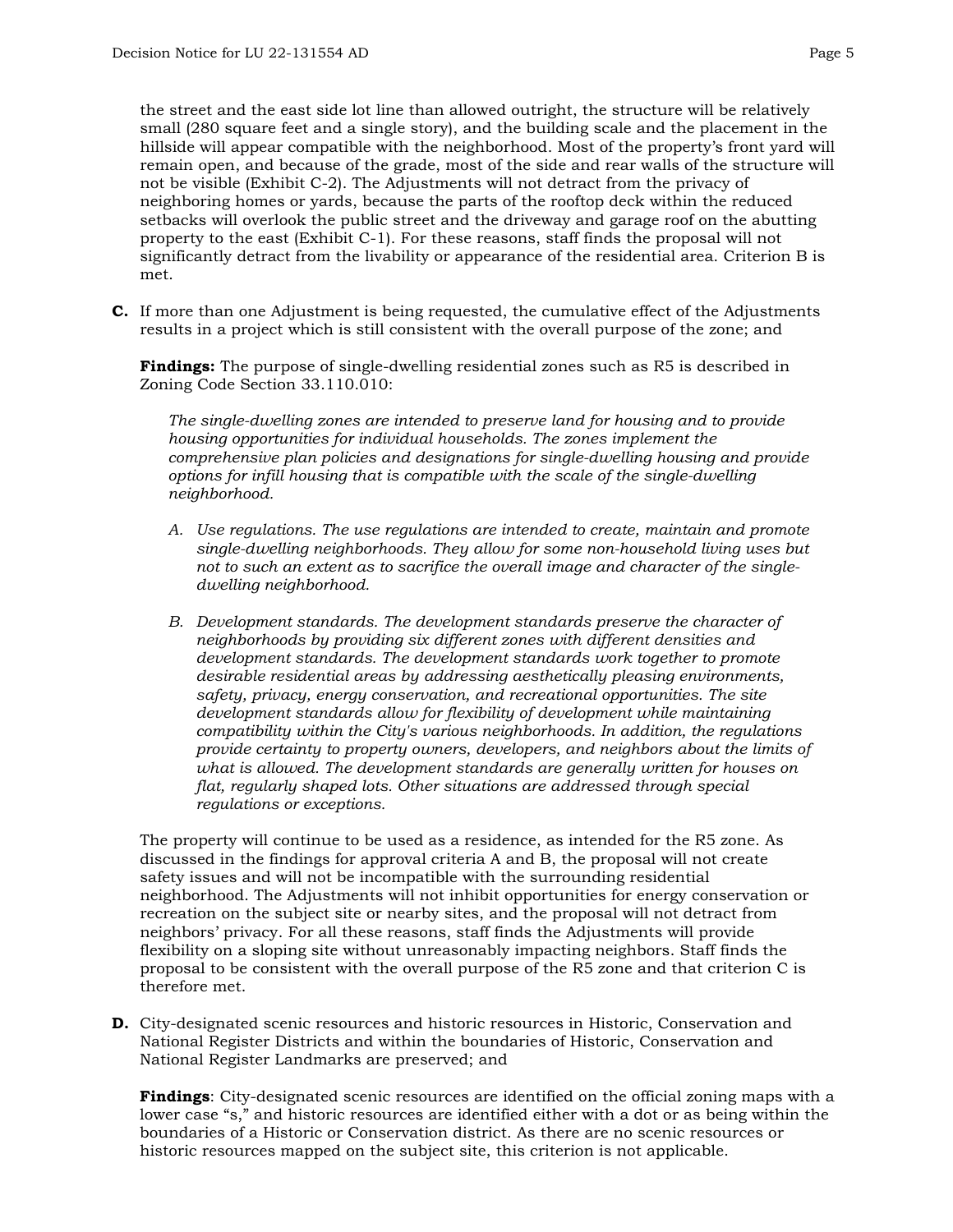**E.** Any impacts resulting from the Adjustment are mitigated to the extent practical; and

**Findings:** Staff has identified no negative impacts specifically resulting from the Adjustment requests which require mitigation. Therefore, staff finds approval criterion E is not applicable.

**F.** If in an environmental zone, the proposal has as few significant detrimental environmental impacts on the resource and resource values as is practicable;

**Findings:** Environmental overlay zones are designated on the official zoning maps with either a lowercase "p" (Environmental Protection overlay zone) or a "c" (Environmental Conservation overlay zone). As there are no environmental overlay zones mapped on the site, this criterion is not applicable.

## **DEVELOPMENT STANDARDS**

Unless specifically required in the approval criteria listed above, this proposal does not have to meet the development standards in order to be approved during this review process. The plans submitted for a building or zoning permit must demonstrate that all development standards of Title 33 can be met or have received an Adjustment or Modification via a land use review prior to the approval of a building or zoning permit.

## **CONCLUSIONS**

Staff finds the proposed Adjustments to be consistent with the purposes of the regulations to be modified and with the overall purpose of the R5 residential zone. No significant negative impacts are expected, and the proposal will not detract from the appearance or livability of the surrounding residential area. Staff finds the proposal meets each of the applicable Adjustment Review approval criteria. Since the approval criteria are met, the proposal must be approved.

## **ADMINISTRATIVE DECISION**

**Approval** of the following Adjustments for a new garage and rooftop deck:

- To reduce the minimum front building setback for the garage and rooftop deck from 10 feet to zero (Zoning Code Section 33.110.220.B)
- To reduce the minimum garage entrance setback from 18 feet to zero (Zoning Code Section 33.110.220.B)
- To reduce the minimum east side building setback for the garage and rooftop deck from 5 feet to zero (Zoning Code Section 33.110.220.B)
- To allow the garage to be closer to the street lot line than the living space of the house (Zoning Code Section 33.110.250.D.3)

per the approved plans, Exhibits C-1 and C-2, signed and dated June 16, 2022, subject to the following condition:

A. As part of the building permit application submittal, each of the required site plans and any additional drawings must reflect the information and design approved by this land use review as indicated in Exhibits C-1 and C-2. The sheets on which this information appears must be labeled, "Proposal and design as approved in Case File # LU 22-131554 AD."

### **Staff Planner: Andrew Gulizia**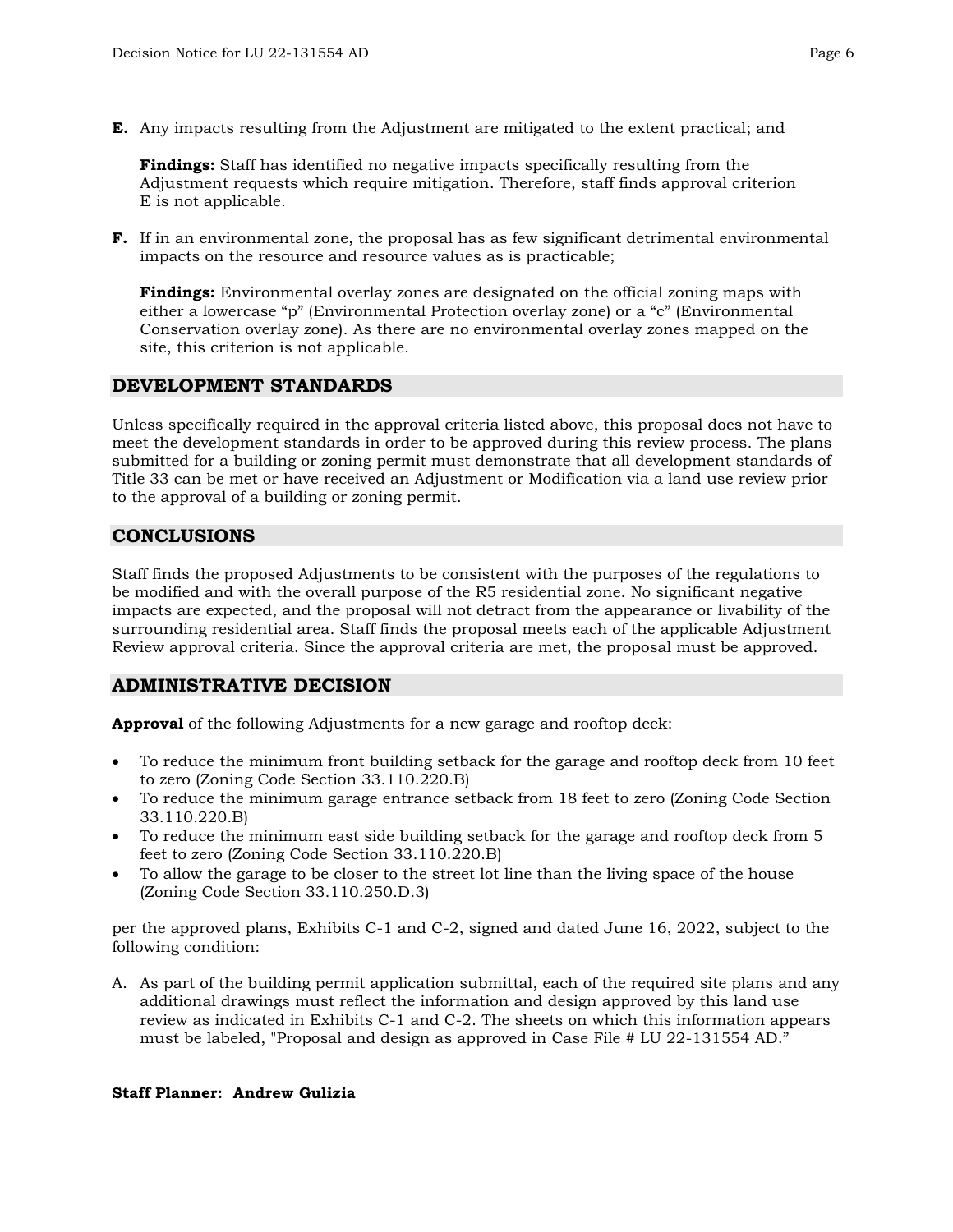**Decision rendered by:**  $\mathcal{L}$   $\mathcal{L}$  **on June 16, 2022** By authority of the Director of the Bureau of Development Services

#### **Decision mailed: June 22, 2022**

**About this Decision.** This land use decision is **not a permit** for development. Permits may be required prior to any work. Contact the Development Services Center at 503-823-7310 for information about permits.

**Procedural Information.** The application for this land use review was submitted on April 11, 2022 and was determined to be complete on May 23, 2022.

Zoning Code Section 33.700.080 states that land use review applications are reviewed under the regulations in effect at the time the application was submitted, provided that the application is complete at the time of submittal or complete within 180 days. Therefore, this application was reviewed against the Zoning Code in effect on April 11, 2022.

ORS 227.178 states the City must issue a final decision on land use review applications within 120 days of the application being deemed complete. The 120-day review period may be waived or extended at the request of the applicant. In this case, the applicant did not waive or extend the 120-day review period. Unless further extended by the applicant, **the 120 days will expire on September 20, 2022.**

**Some of the information contained in this report was provided by the applicant.** As required by Section 33.800.060 of the Portland Zoning Code, the burden of proof is on the applicant to show that the approval criteria are met. The Bureau of Development Services has independently reviewed the information submitted by the applicant and has included this information only where the Bureau of Development Services has determined the information satisfactorily demonstrates compliance with the applicable approval criteria. This report is the decision of the Bureau of Development Services with input from other City and public agencies.

**Conditions of Approval.** If approved, this project may be subject to a number of specific conditions, listed above. Compliance with the applicable conditions of approval must be documented in all related permit applications. Plans and drawings submitted during the permitting process must illustrate how applicable conditions of approval are met. Any project elements that are specifically required by conditions of approval must be shown on the plans and labeled as such.

These conditions of approval run with the land, unless modified by future land use reviews. As used in the conditions, the term "applicant" includes the applicant for this land use review, any person undertaking development pursuant to this land use review, the proprietor of the use or development approved by this land use review, and the current owner and future owners of the property subject to this land use review.

**Appealing this decision.** This decision may be appealed to the Adjustment Committee, and if appealed a hearing will be held. The appeal application form can be accessed at [https://www.portland.gov/sites/default/files/2020/lu\\_type2\\_2x\\_appeal\\_form\\_071116.pdf.](https://www.portland.gov/sites/default/files/2020/lu_type2_2x_appeal_form_071116.pdf) Appeals must be received **by 4:30 PM on July 6, 2022**. **The completed appeal application form must be emailed to [LandUseIntake@portlandoregon.gov](mailto:LandUseIntake@portlandoregon.gov) and to the planner listed on the first page of this decision.** If you do not have access to email, please telephone the planner listed on the front page of this notice about submitting the appeal application. **An appeal fee of \$250 will be charged**. Once the completed appeal application form is received, Bureau of Development Services staff will contact you regarding paying the appeal fee. The appeal fee will be refunded if the appellant prevails. There is no fee for Office of Community and Civic Life recognized organizations for the appeal of Type II decisions on property within the organization's boundaries. The vote to appeal must be in accordance with the organization's bylaws. Please contact the planner listed on the front page of this decision for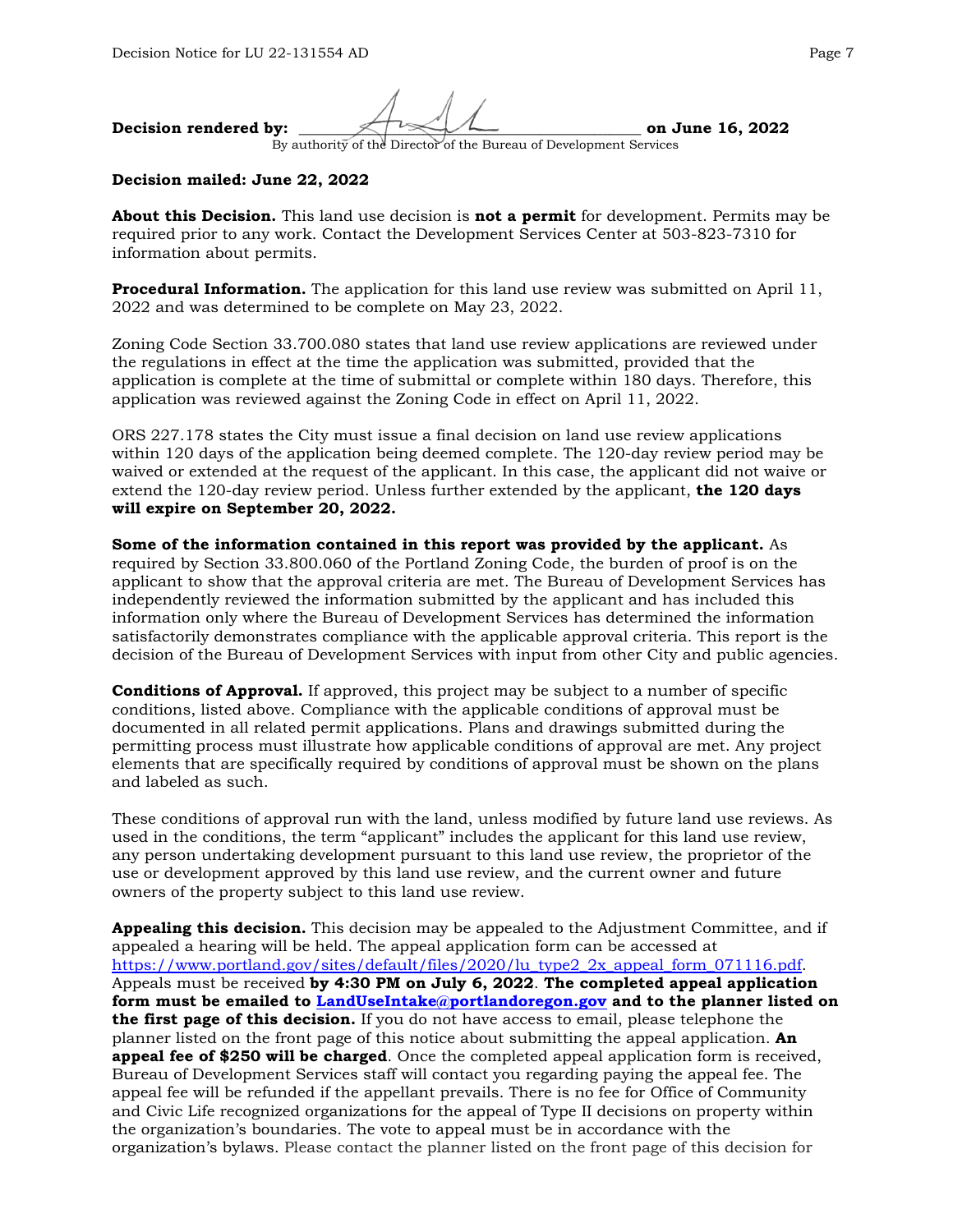assistance in filing the appeal and information on fee waivers. Please see the appeal form for additional information.

If you are interested in viewing information in this file, please contact the planner listed on the front of this notice. The planner can email you documents from the file. A fee would be required for all requests for paper copies of file documents. Additional information about the City of Portland, and City bureaus is available online at [https://www.portland.gov.](https://www.portland.gov/) A digital copy of the Portland Zoning Code is available online at [https://www.portlandoregon.gov/zoningcode.](https://www.portlandoregon.gov/zoningcode)

**Attending the hearing.** If this decision is appealed, a hearing will be scheduled, and you will be notified of the date and time of the hearing. The decision of the Adjustment Committee is final; any further appeal must be made to the Oregon Land Use Board of Appeals (LUBA) within 21 days of the date of mailing the decision, pursuant to ORS 197.620 and 197.830. Contact LUBA at 775 Summer St NE, Suite 330, Salem, Oregon 97301-1283, or phone 1-503-373-1265 for further information.

Failure to raise an issue by the close of the record at or following the final hearing on this case, in person or by letter, may preclude an appeal to the Land Use Board of Appeals (LUBA) on that issue. Also, if you do not raise an issue with enough specificity to give the Adjustment Committee an opportunity to respond to it, that also may preclude an appeal to LUBA on that issue.

**Recording the final decision.** If this land use review is approved the final decision will be recorded with the Multnomah County Recorder. *Unless appealed,* the final decision will be recorded after **July 6, 2022** by the Bureau of Development Services. The applicant, builder, or a representative does not need to record the final decision with the Multnomah County Recorder. For further information on recording documents please call the Bureau of Development Services Land Use Services Division at 503-823-0625.

**Expiration of this approval.** An approval expires three years from the date the final decision is rendered unless a building permit has been issued, or the approved activity has begun.

Where a site has received approval for multiple developments, and a building permit is not issued for all of the approved development within three years of the date of the final decision, a new land use review will be required before a permit will be issued for the remaining development, subject to the Zoning Code in effect at that time.

**Applying for permits.** A building permit, occupancy permit, or development permit may be required before carrying out an approved project. At the time they apply for a permit, permittees must demonstrate compliance with:

- All conditions imposed herein;
- All applicable development standards, unless specifically exempted as part of this land use review;
- All requirements of the building code; and
- All provisions of the Municipal Code of the City of Portland, and all other applicable ordinances, provisions and regulations of the City.